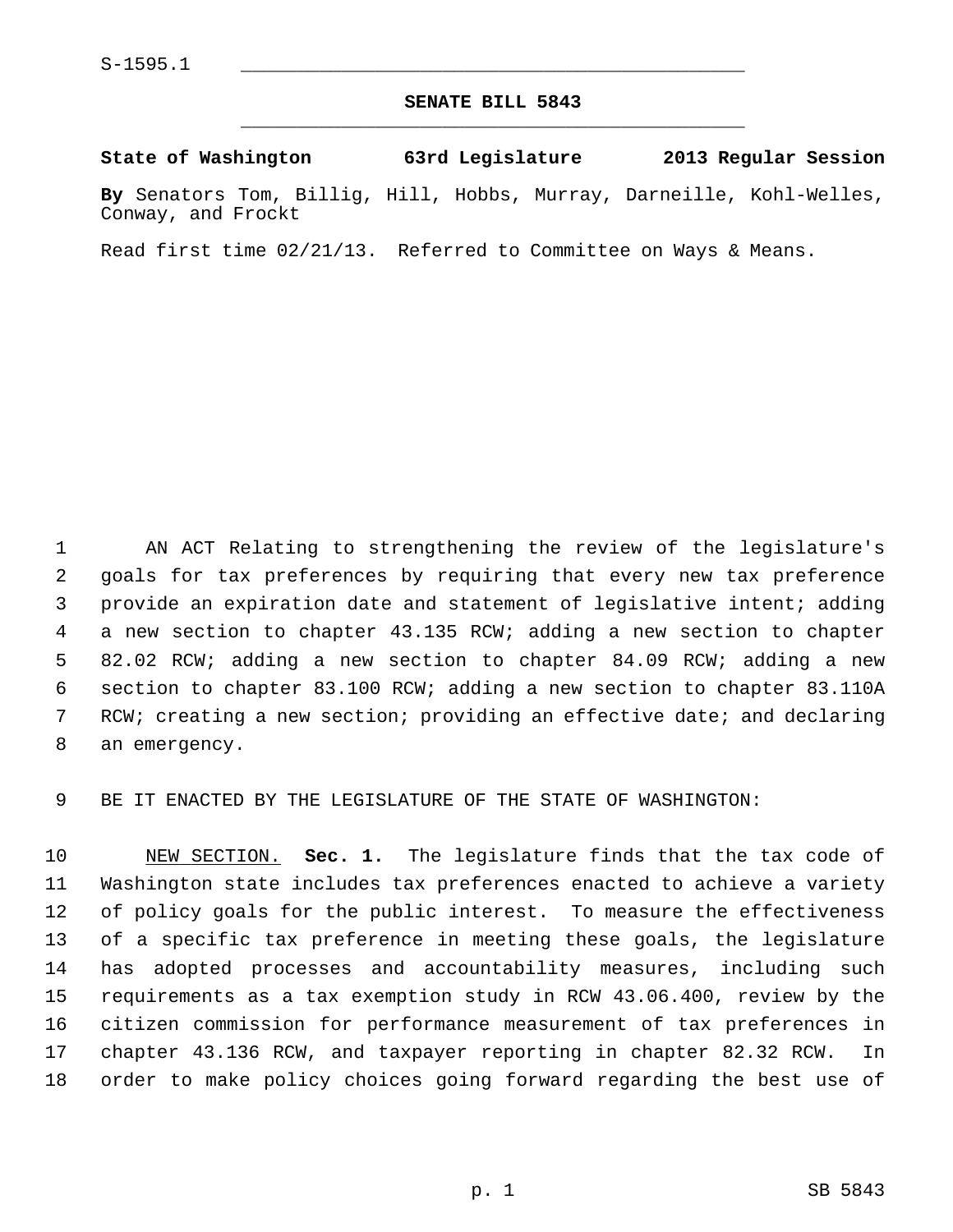1 limited state resources, the legislature concludes that it is necessary 2 to enact a set expiration date and to articulate the legislative intent 3 for each tax preference.

 4 NEW SECTION. **Sec. 2.** A new section is added to chapter 43.135 RCW 5 to read as follows:

 6 (1) For any bill introduced in either the house of representatives 7 or the senate that adopts a new tax preference or expands or extends an 8 existing tax preference, the bill must include legislative intent 9 provisions, establishing the policy goals and any related metrics that 10 might provide context and/or data for purposes of reviewing the 11 preference under chapter 43.136 RCW.

12 (2)(a) Any bill that is enacted without the legislative intent 13 provisions required by subsection (1) of this section does not take 14 effect.

15 (b) Prior to the date on which a bill would take effect, but for 16 the failure of such bill to meet the requirements of subsection (1) of 17 this section:

18 (i) The joint legislative audit and review committee must provide 19 written notice to the department of revenue of the bill's failure to 20 meet the requirements of subsection (1) of this section; and

21 (ii) The department of revenue, after receiving written notice from 22 the joint legislative audit and review committee under this subsection, 23 must provide written notice that such bill did not take effect to 24 affected parties, the chief clerk of the house of representatives, the 25 secretary of the senate, the office of the code reviser, and others as 26 deemed appropriate by the department.

27 (3) For purposes of this section, "tax preference" has the same 28 meaning as in RCW 43.136.021.

29 NEW SECTION. **Sec. 3.** A new section is added to chapter 82.02 RCW 30 to read as follows:

31 (1) Any tax preference taking effect on or after July 1, 2013, 32 expires five years after the effective date, unless a specific 33 expiration date is provided.

34 (2) Any tax preference taking effect on or after July 1, 2013, must 35 meet all requirements of section 2 of this act.